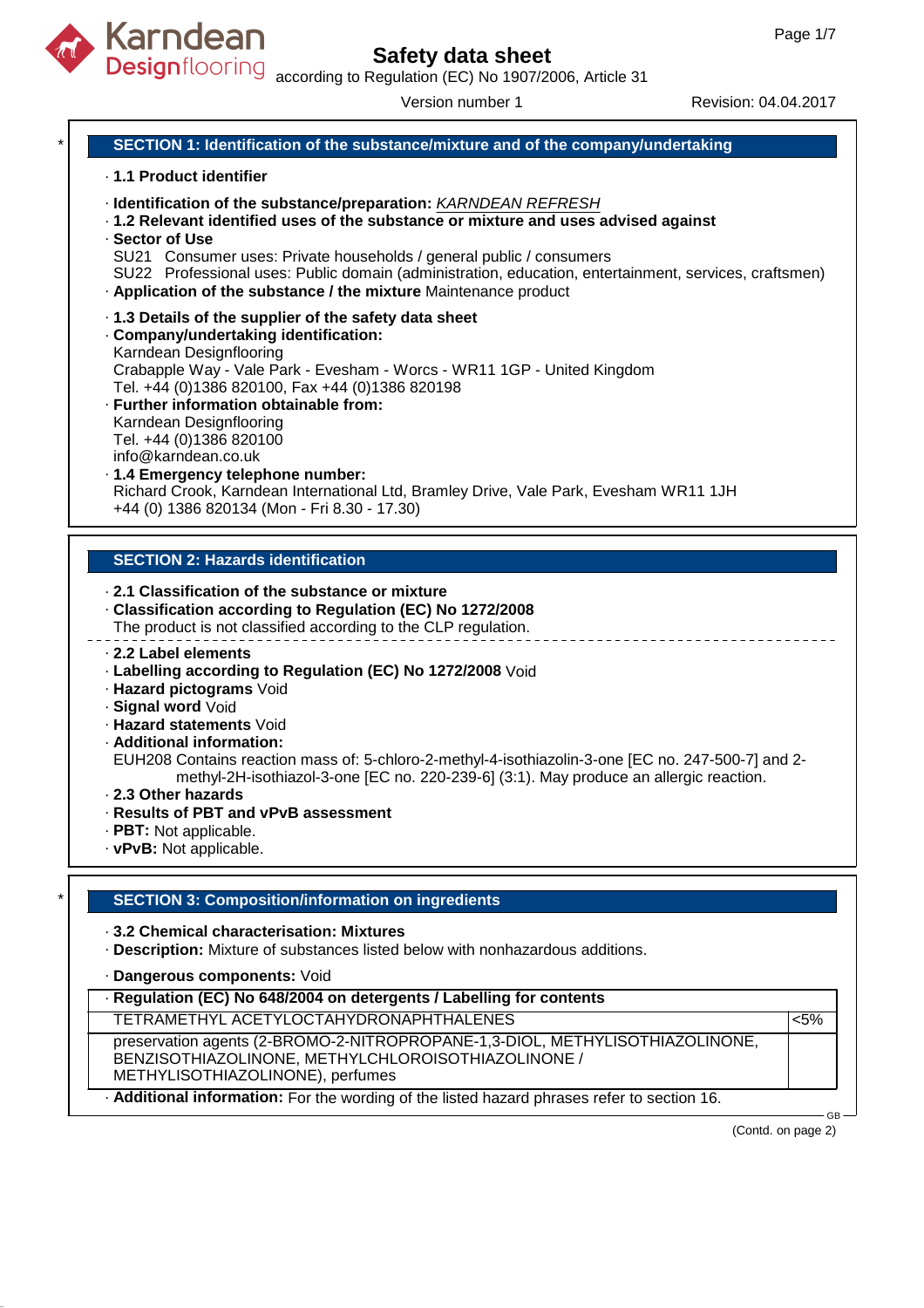

Designflooring according to Regulation (EC) No 1907/2006, Article 31

Version number 1 Revision: 04.04.2017

#### **Identification of the substance/preparation:** KARNDEAN REFRESH

(Contd. of page 1)

#### **SECTION 4: First aid measures**

- · **4.1 Description of first aid measures**
- · **General information:**

Immediately remove any clothing soiled by the product. No special measures required.

- · **After inhalation:** No special measures required.
- · **After skin contact:** Rinse with warm water. After each cleaning use treatment creams, for very dry skin greasy ointments. · **After eye contact:**
- Rinse opened eye for several minutes under running water. If symptoms persist, consult a doctor.
- · **After swallowing:** Rinse out mouth and then drink plenty of water.
- · **4.2 Most important symptoms and effects, both acute and delayed** No further relevant information available.
- · **4.3 Indication of any immediate medical attention and special treatment needed** No further relevant information available.

#### **SECTION 5: Firefighting measures**

- · **5.1 Extinguishing media**
- · **Suitable extinguishing agents:**

CO2, powder or water spray. Fight larger fires with water spray or alcohol resistant foam.

- · **For safety reasons unsuitable extinguishing agents:** Not applicable.
- · **5.2 Special hazards arising from the substance or mixture** Danger of forming toxic pyrolysis products.
- · **5.3 Advice for firefighters**
- · **Protective equipment:** Do not inhale explosion gases or combustion gases.
- · **Additional information**

Dispose of fire debris and contaminated fire fighting water in accordance with official regulations.

#### **SECTION 6: Accidental release measures**

- · **6.1 Personal precautions, protective equipment and emergency procedures** Avoid contact with the eyes and skin. Particular danger of slipping on leaked/spilled product. · **6.2 Environmental precautions:** Prevent from spreading (e.g. by damming-in or oil barriers). Dilute with plenty of water. Do not allow to enter sewers/ surface or ground water. · **6.3 Methods and material for containment and cleaning up:** Absorb with liquid-binding material (sand, diatomite, acid binders, universal binders, sawdust). · **6.4 Reference to other sections**
- See Section 7 for information on safe handling. See Section 8 for information on personal protection equipment. See Section 13 for disposal information.

#### **SECTION 7: Handling and storage**

#### · **7.1 Precautions for safe handling**

Follow instructions on the label and in the Technical Product Information Sheet. Avoid contact with the eyes and skin.

Store in cool, dry place in tightly closed receptacles.

No special measures required.

(Contd. on page 3)

GB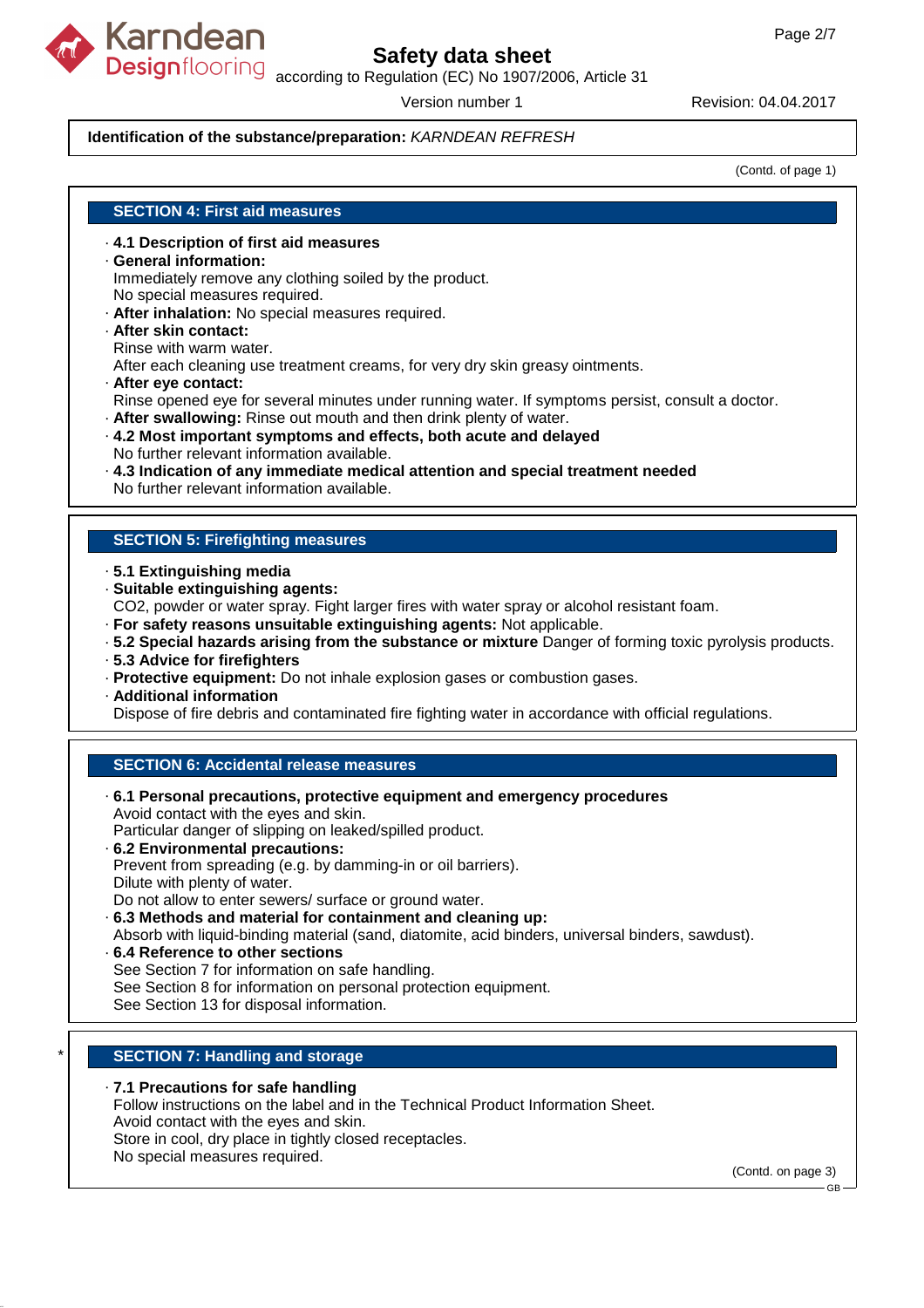

Designflooring according to Regulation (EC) No 1907/2006, Article 31

Version number 1 Revision: 04.04.2017

#### **Identification of the substance/preparation:** KARNDEAN REFRESH

(Contd. of page 2)

- · **Information about fire and explosion protection:** No special precautions are necessary if used correctly.
- · **7.2 Conditions for safe storage, including any incompatibilities**
- · **Storage:**
- · **Requirements to be met by storerooms and receptacles:** Store only in unopened original receptacles.
- · **Information about storage in one common storage facility:** Store away from foodstuffs.
- · **Further information about storage conditions:**
- Protect from frost.

Store under lock and key and out of the reach of children.

Store receptacle in a well ventilated area.

· **7.3 Specific end use(s)** No further relevant information available.

#### **SECTION 8: Exposure controls/personal protection**

- · **Additional information about design of technical facilities:** No further data; see item 7.
- · **8.1 Control parameters**
- · **Exposure limit values:**

The product does not contain any relevant quantities of materials with critical values that have to be monitored at the workplace.

- · **Additional information:** The lists valid during the making were used as basis.
- · **8.2 Exposure controls**
- · **Occupational exposure controls:**
- · **General protective and hygienic measures:** Do not eat, drink, smoke or sniff while working.
- Be sure to clean skin thoroughly after work and before breaks.
- · **Respiratory protection:** Not required.
- · **Protection of hands:**

Avoid direct contact with the chemical/ the product/ the preparation by organisational measures.

To avoid skin problems reduce the wearing of gloves to the required minimum.

The glove material has to be impermeable and resistant to the product/ the substance/ the preparation. Due to missing tests no recommendation to the glove material can be given for the product/ the preparation/ the chemical mixture.

Selection of the glove material on consideration of the penetration times, rates of diffusion and the degradation

· **Material of gloves**

Nitrile rubber, NBR

The selection of the suitable gloves does not only depend on the material, but also on further marks of quality and varies from manufacturer to manufacturer. As the product is a preparation of several substances, the resistance of the glove material can not be calculated in advance and has therefore to be checked prior to the application.

· **Penetration time of glove material**

The exact break trough time has to be found out by the manufacturer of the protective gloves and has to be observed.

· **Eye protection:**

Where there is a danger of the eyes coming into contact with splashes of liquid (i.e. when refilling larger quantities), safety goggles according to EN 166 (i.e. goggles with side shields) are recommended.

### · **Body protection:**

Not required.

Light weight protective clothing

- · **Limitation and supervision of exposure into the environment**
- Follow instructions for use, dosage and waste disposal.

(Contd. on page 4)

GB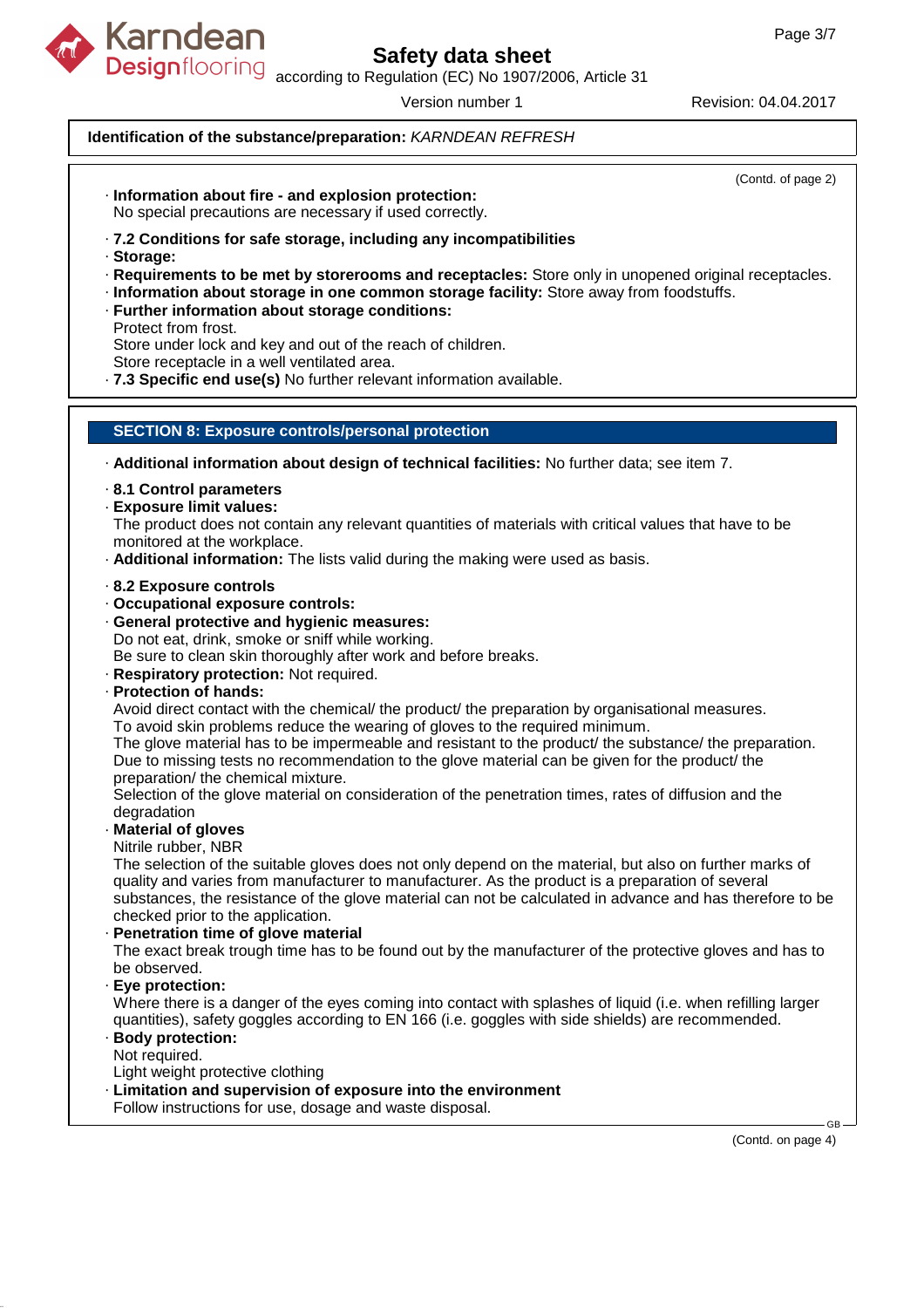

according to Regulation (EC) No 1907/2006, Article 31

Version number 1 Revision: 04.04.2017

#### **Identification of the substance/preparation:** KARNDEAN REFRESH

(Contd. of page 3)

| · 9.1 Information on basic physical and chemical properties |                                               |  |  |
|-------------------------------------------------------------|-----------------------------------------------|--|--|
| · General Information                                       |                                               |  |  |
| · Appearance:                                               |                                               |  |  |
| Form:                                                       | Fluid                                         |  |  |
| Colour:                                                     | Whitish                                       |  |  |
| · Odour:                                                    | Pleasant                                      |  |  |
| · Odour threshold:                                          | Not determined.                               |  |  |
| · pH-value at 20 °C:                                        | 8.7                                           |  |  |
| · Change in condition                                       |                                               |  |  |
| <b>Melting point/freezing point:</b>                        | Undetermined.                                 |  |  |
| Initial boiling point and boiling range: Undetermined.      |                                               |  |  |
| · Flash point:                                              | >61 °C (Seta Flash Closed Cup)                |  |  |
| · Flammability (solid, gas):                                | Undetermined.                                 |  |  |
| Decomposition temperature:                                  | Not determined.                               |  |  |
| · Auto-ignition temperature:                                | Product is not selfigniting.                  |  |  |
| · Explosive properties:                                     | Product does not present an explosion hazard. |  |  |
| · Explosion limits:                                         |                                               |  |  |
| Lower:                                                      | Not determined.                               |  |  |
| Upper:                                                      | Not determined.                               |  |  |
| · Vapour pressure at 20 °C:                                 | 23 <sub>hPa</sub>                             |  |  |
| · Density at 20 °C:                                         | 1.027 $g/cm^{3}$                              |  |  |
| · Relative density                                          | Not determined.                               |  |  |
| · Vapour density                                            | Not determined.                               |  |  |
| · Evaporation rate                                          | Not determined.                               |  |  |
| · Solubility in / Miscibility with                          |                                               |  |  |
| water:                                                      | Fully miscible.                               |  |  |
| · Partition coefficient: n-octanol/water:                   | Not determined.                               |  |  |
| · Viscosity:                                                |                                               |  |  |
| Dynamic:                                                    | Not determined.                               |  |  |
| Kinematic at 20 °C:                                         | 23 s (ISO 3 mm)                               |  |  |
| · Solvent content:                                          |                                               |  |  |
| <b>Organic solvents:</b>                                    | 2.8%                                          |  |  |

#### **SECTION 10: Stability and reactivity**

· **10.1 Reactivity** see section "Possibility of hazardous reactions".

· **10.2 Chemical stability** No information available.

· **Conditions to avoid:** Protect from frost. No decomposition if used and stored according to specifications.

- · **10.3 Possibility of hazardous reactions** No dangerous reactions known.
- · **10.4 Conditions to avoid** No further relevant information available.
- · **10.5 Incompatible materials:** No dangerous reactions known.

(Contd. on page 5)

GB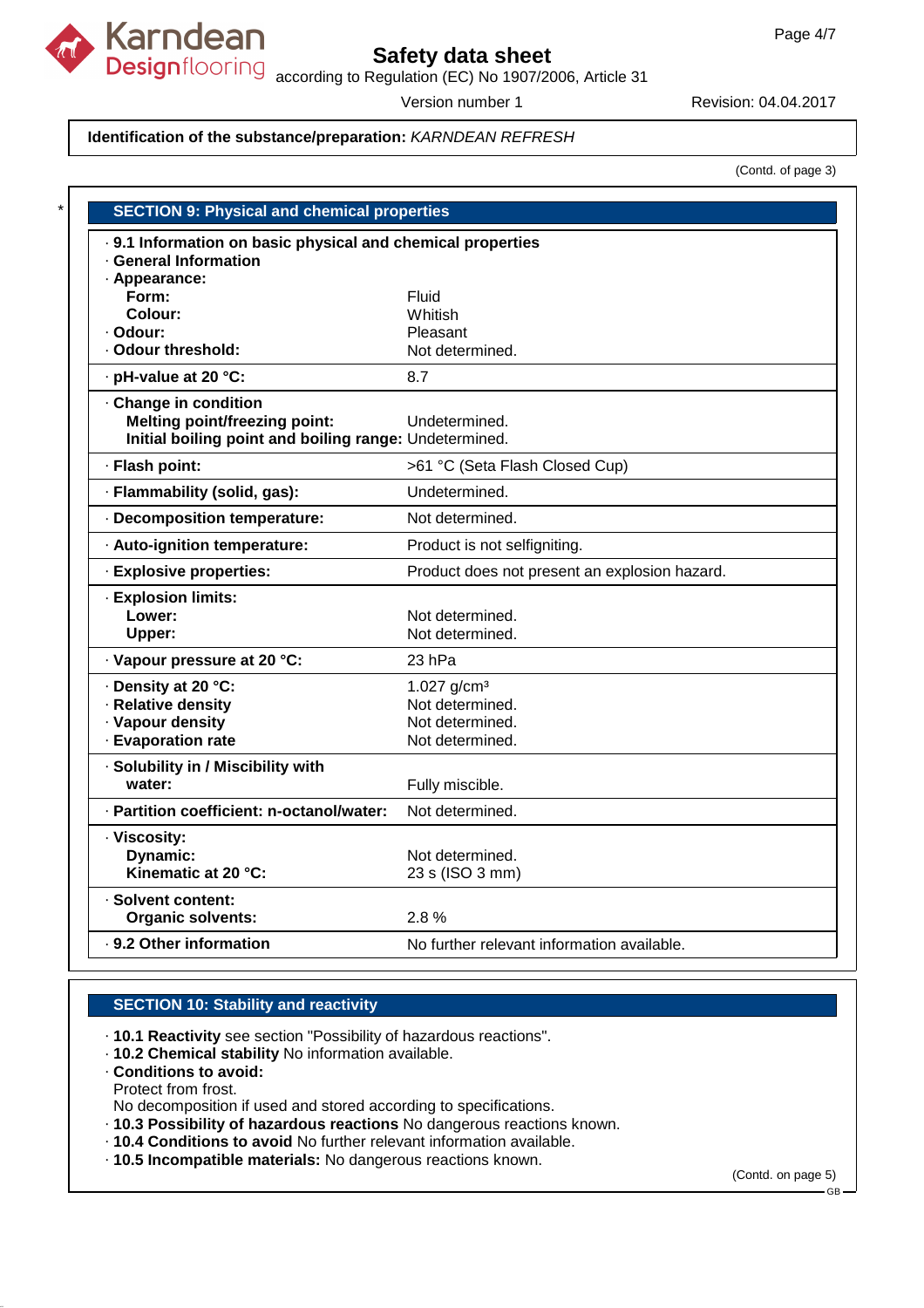

Designflooring according to Regulation (EC) No 1907/2006, Article 31

Version number 1 Revision: 04.04.2017

#### **Identification of the substance/preparation:** KARNDEAN REFRESH

(Contd. of page 4)

· **10.6 Hazardous decomposition products:** No dangerous decomposition products known.

#### **SECTION 11: Toxicological information**

- · **11.1 Information on toxicological effects**
- · **Acute toxicity** Based on available data, the classification criteria are not met.
- · **Primary irritant effect:**
- · **Skin corrosion/irritation** No data available.
- · **Serious eye damage/irritation** No data available.
- · **Respiratory or skin sensitisation** Based on available data, the classification criteria are not met.
- · **Repeated dose toxicity** Undetermined.
- · **CMR effects (carcinogenity, mutagenicity and toxicity for reproduction)** Undetermined.
- · **Germ cell mutagenicity** Based on available data, the classification criteria are not met.
- · **Carcinogenicity** Based on available data, the classification criteria are not met.
- · **Reproductive toxicity** Based on available data, the classification criteria are not met.
- · **STOT-single exposure** Based on available data, the classification criteria are not met.
- · **STOT-repeated exposure** Based on available data, the classification criteria are not met.
- · **Aspiration hazard** Based on available data, the classification criteria are not met.

#### **SECTION 12: Ecological information**

- · **12.1 Toxicity**
- · **Aquatic toxicity:** Undetermined.
- · **12.2 Persistence and degradability**

Elimination of contained polymers is possible through precipitation or flocculation. The solvent is biodegradable.

The surfactants contained in the product correspond to the legislation on the environmental compatibility of detergents and are biodegradable.

- · **12.3 Bioaccumulative potential** Undetermined.
- · **12.4 Mobility in soil** No further relevant information available.
- · **Ecotoxical effects:**
- · **Behaviour in sewage processing plants:**

Technically correct releases of minimal concentrations to adapted biological sewage plants, will not disturb the biodegradability of activated sludge. Before allowing large quantities to be fed into sewage plants, obtain the approval of the responsible authorities.

- · **Additional ecological information:**
- · **General notes:**

Water hazard class 1 (German Regulation) (Self-assessment): slightly hazardous for water Do not allow to reach ground water/water course. Do not allow undiluted product or large quantities of it to reach sewage system.

- · **12.5 Results of PBT and vPvB assessment**
- · **PBT:** Not applicable.
- · **vPvB:** Not applicable.
- · **12.6 Other adverse effects** No further relevant information available.

#### **SECTION 13: Disposal considerations**

#### · **13.1 Waste treatment methods**

· **Recommendation**

Must be specially treated adhering to official regulations.

Small amounts may be diluted with plenty of water and washed away. Dispose of bigger amounts in accordance with Local Authority requirements.

(Contd. on page 6) GB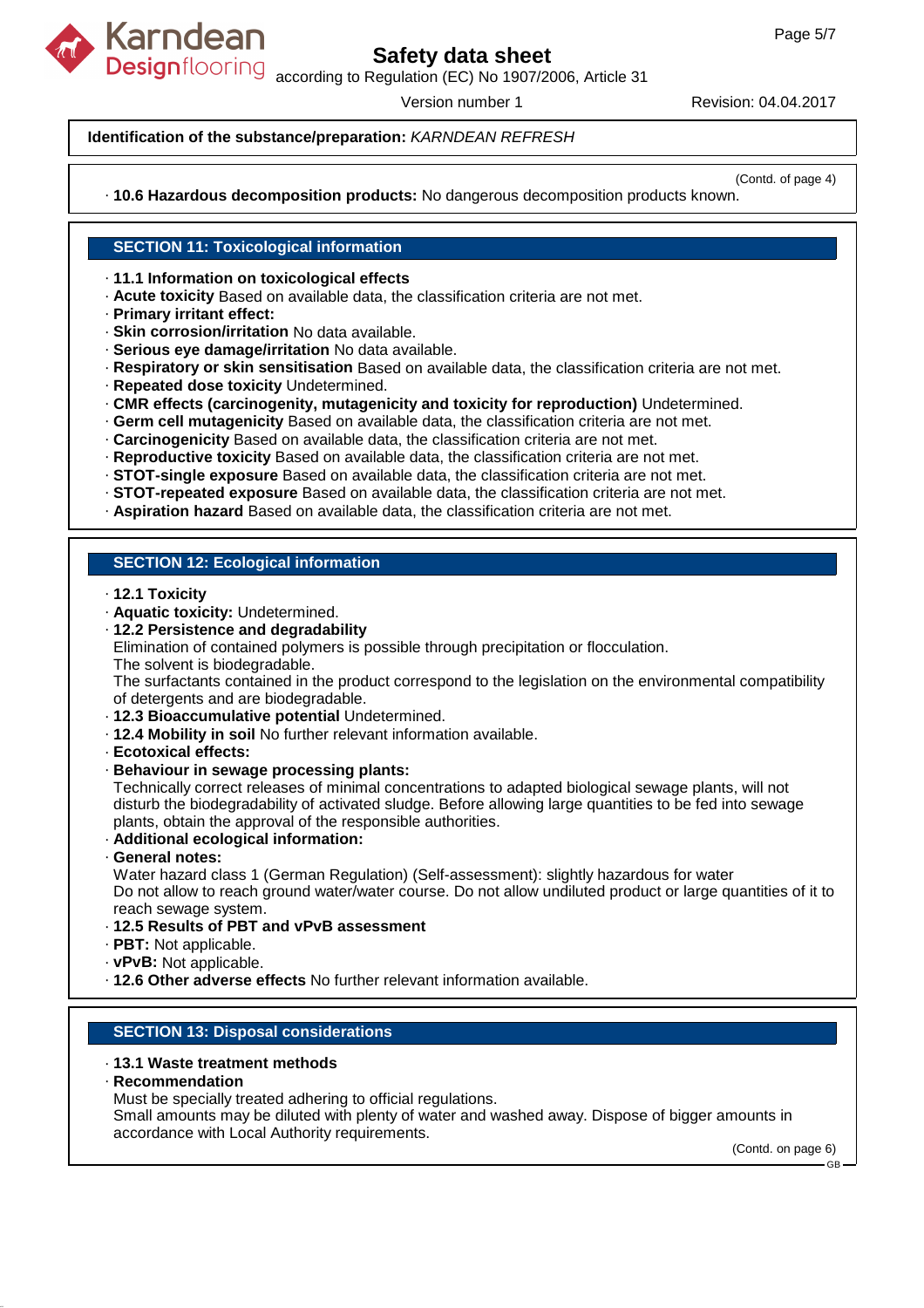

Designflooring according to Regulation (EC) No 1907/2006, Article 31

Version number 1 Revision: 04.04.2017

#### **Identification of the substance/preparation:** KARNDEAN REFRESH

(Contd. of page 5)

#### · **European waste catalogue**

20 01 30 detergents other than those mentioned in 20 01 29

#### · **Uncleaned packaging:**

· **Recommendation:**

Empty contaminated packagings thoroughly. They may be recycled after thorough and proper cleaning. Packagings that may not be cleansed are to be disposed of in the same manner as the product.

· **Recommended cleansing agents:** Water, if necessary together with cleansing agents.

| <b>SECTION 14: Transport information</b>                                                               |                 |  |
|--------------------------------------------------------------------------------------------------------|-----------------|--|
| . 14.1 UN-Number<br>· ADR, ADN, IMDG, IATA                                                             | Void            |  |
| · 14.2 UN proper shipping name<br>· ADR, ADN, IMDG, IATA                                               | Void            |  |
| · 14.3 Transport hazard class(es)                                                                      |                 |  |
| · ADR, ADN, IMDG, IATA<br>· Class                                                                      | Void            |  |
| ⋅ 14.4 Packing group<br>· ADR, IMDG, IATA                                                              | Void            |  |
| · 14.5 Environmental hazards:                                                                          | Not applicable. |  |
| · 14.6 Special precautions for user                                                                    | Not applicable. |  |
| . 14.7 Transport in bulk according to Annex II of<br><b>Marpol and the IBC Code</b><br>Not applicable. |                 |  |
| · UN "Model Regulation":                                                                               | Void            |  |

### **SECTION 15: Regulatory information**

· **15.1 Safety, health and environmental regulations/legislation specific for the substance or mixture**

- · **Directive 2012/18/EU**
- · **Named dangerous substances ANNEX I** None of the ingredients is listed.
- · **National regulations:**
- · **Other regulations, limitations and prohibitive regulations** Other regulations (EC): Regulation (EC) No 648/2004
- · **15.2 Chemical safety assessment:** A Chemical Safety Assessment has not been carried out.

### **SECTION 16: Other information**

This information is based on our present knowledge. However, this shall not constitute a guarantee for any specific product features and shall not establish a legally valid contractual relationship.

· **Training hints** ---

- · **Recommended restriction of use** ---
- · **Contact:** Dr. Reindl

(Contd. on page 7)

<sup>·</sup> **Abbreviations and acronyms:** ADR: Accord européen sur le transport des marchandises dangereuses par Route (European Agreement concerning the International Carriage of Dangerous Goods by Road) IMDG: International Maritime Code for Dangerous Goods IATA: International Air Transport Association

GB